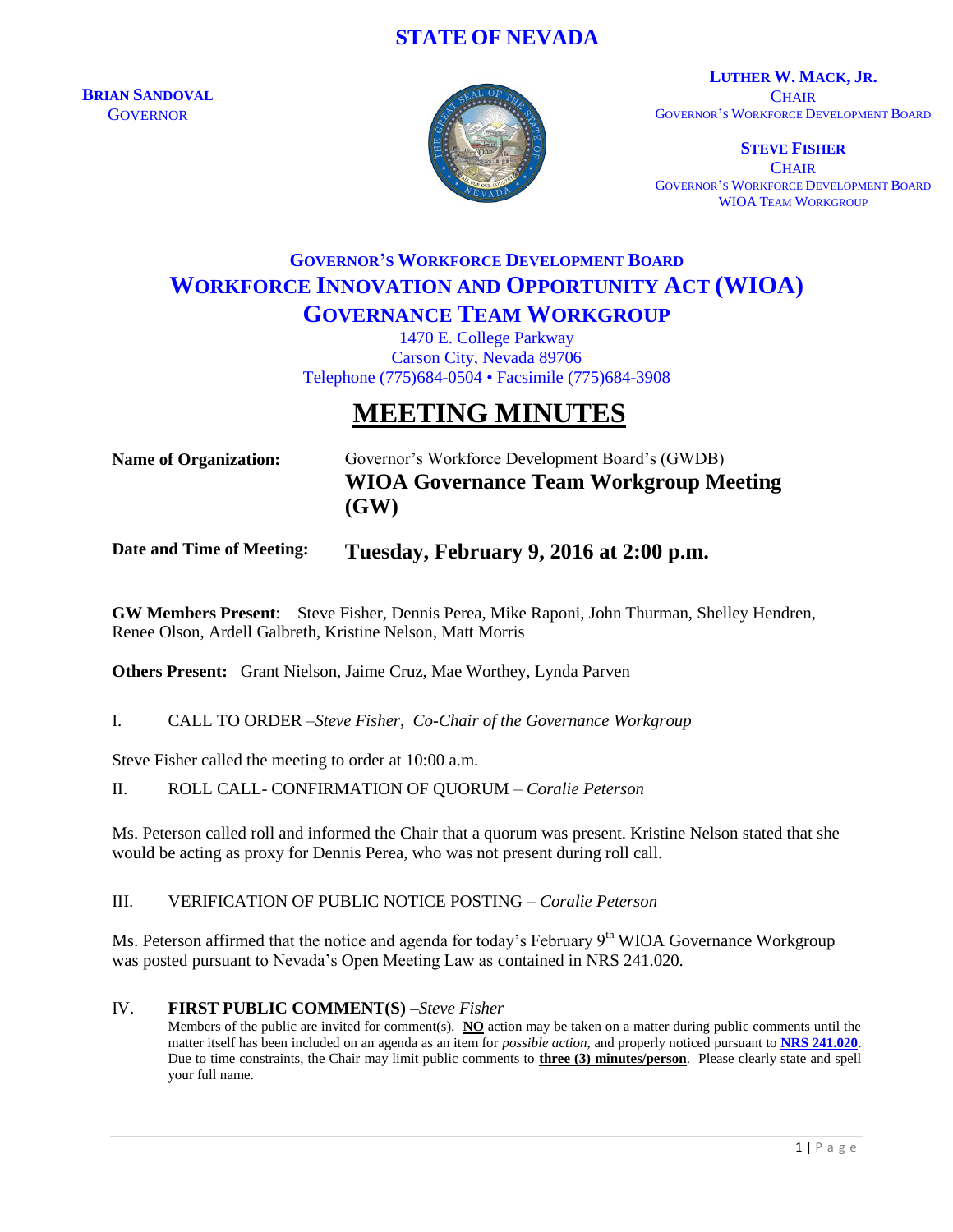The Chair announced the First Public Comment Session and invited members of the public to speak. Hearing no comments, the Chair closed the item and moved to the next agenda item.

V. **DISCUSSION/FOR POSSIBLE ACTION:** APPROVAL OF MINUTES: GW meetings held on January 29, 2016 - *Dennis Perea or Steve Fisher*

Before asking for approval of the January 29, 2016 Meeting Minutes, Mr. Fisher asked for a correction in the numbering of items 4, 5, and 6, which had been duplicated.

Shelley Hendren asked for modification to the following areas:

1) Page 3 (bottom) - add the "*Unified" to* State Plan, 2) Page 4 under Revision #5 - revise to show "recommendation to *reject* the State Plan" and *delete the word federal* to read "receive no funding" and 3) Page 5, Revision #7 "John Thurman modified his motion…" to read "that the assurances and performance tables be replaced *in* the Plan" and 4) the following paragraph the term "discussion" be pluralized (*discussions*).

• John Thurman then raised a motion that the minutes be approved with the changes suggested by Ms. Hendren. Kristine Nelson seconded the motion. All were in favor and none were opposed and the motion carried unanimously.

#### VI. **DISCUSSION/FOR POSSIBLE ACTION:** STATE PLAN REVISION REVIEWS – *Steve Fisher*

Kris Nelson confirmed that the Public Comment period for the State Plan ended on February 8, 2016 at 5:00 p.m. In response to a request from the Chair, Ms. Nelson reviewed the Public Comment spreadsheet:

**Items # 1 and 2** has been completed by this group.

**Item #3** is still being worked upon, and Ms. Nelson should receive these by the end of the week, which will then be incorporated into version 8.3, which is the version that will go before the State Board the following week.

Mr. Fisher asked if this needed to be approved by this group, and Matt Morris confirmed that these were just additions to the references currently within the Plan, and would be considered informational and are not substantive.

**Item # 4** should also be received at the end of the week and the changes proposed in this item are not substantive.

**Items # 5-7** were addressed by the GW group in the previous meeting

**Item #8** – Ms. Nelson stated that this is a new item, which was included in the meeting packet sent yesterday to GW members, along with Appendix D with the actual written public comment received from Ardell Galbreth.

**Item #9** – Ms. Nelson explained that this item contained revisions and corrections for the Rehabilitation section which were received from Shelley Hendren, and are reflected in version 8.2 that she sent yesterday, and were non-substantive.

**Item #10** – Ms. Nelson stated that per requests from this group and Mike Willden at the State Board meeting this item includes updates to the economic statistics from DETR's Research and Analysis group, which were also non-substantive.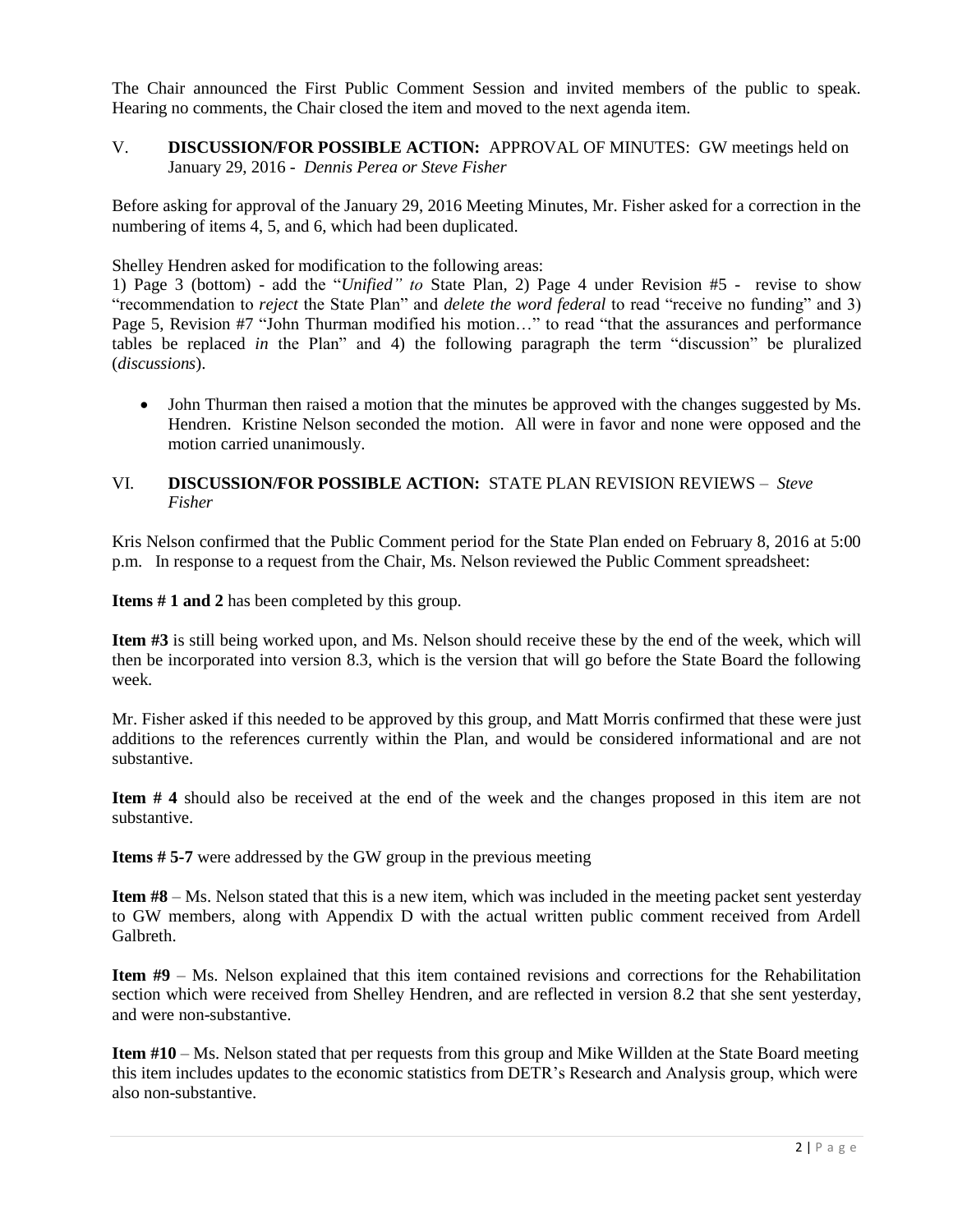**Item #11** – Ms. Nelson stated that this item was communicated to her verbally through the Governor's office, to advise her that there will be some additional language for the Governor's message (at the beginning of the Plan) which should be received by the end of the week.

Matt Morris explained that the purpose of this addition is to build out what the Governor's message is saying at the beginning of the Plan to really encompass it's context, particularly in view of recent economic development initiatives, as well as adding the long-term vision and spirit of the Plan, without making substantive changes to what is already stated in the Plan.

Ms. Nelson also mentioned that she also added a 'tag line' (theme statement) from Dale Erquiaga to the title page.

 Shelley Hendren suggested a motion about the items that will be coming in. Ms. Hendren made a motion that the GW approve public comments Items #3,4 and 11, since they are not substantive, and further recommended that those submissions be added to the State Plan for the Governor's Workforce Development Board to consider. Matt Morris seconded her motion.

Renee Olson asked (for clarification) if this motion is addressing only Items # 3, 4 and 11. Ms. Hendren affirmed this understanding. Mr. Fisher agreed and added that these are revisions that will be coming in after this meeting. Mike Raponi suggested a motion on each item as they had done in a previous meeting.

John Thurman stated he believed he understood what they were trying to do, but suggested that the motion should more accurately reflect that they authorize the revisions *without review*.

 Shelley Hendren then amended her earlier motion by stating that she moved that they accept the revisions for Items # 3, 4 and 11 and that these be incorporated into the State Plan to go before the Governor's Workforce Development Board and acknowledge that they are doing this without the ability to review these prior to that submission. Matt Morris seconded the motion. All were in favor and the motion carried unanimously.

**Item #8** - Mr. Fisher asked Ardell Galbreth if he would like to speak on the written public comment he submitted, and added that it represented a substantive change. Jaime Cruz commented that Mr. Galbreth had to leave the meeting briefly.

John Thurman stated that Nevadaworks was in agreement with the comments in Mr. Galbreth's statement. He also mentioned that in the previous meeting he was of the understanding that all the GW members had agreed that the language in this section of the Plan may not accurately reflect the Act, and that this would be a subject for discussion of revision/modification as may be potentially required by the Department of Labor.

Renee Olson commented that, as she is a local board member, she would abstain from any vote on this particular item.

John Thurman stated that the letter only deals with the section of the plan which gives the authority of the selection of the One Stop Operator as well as the design of the system to the local boards, *with guidance* from the State Board, and this had been reversed.

Discussion ensued amongst GW members about Item #8.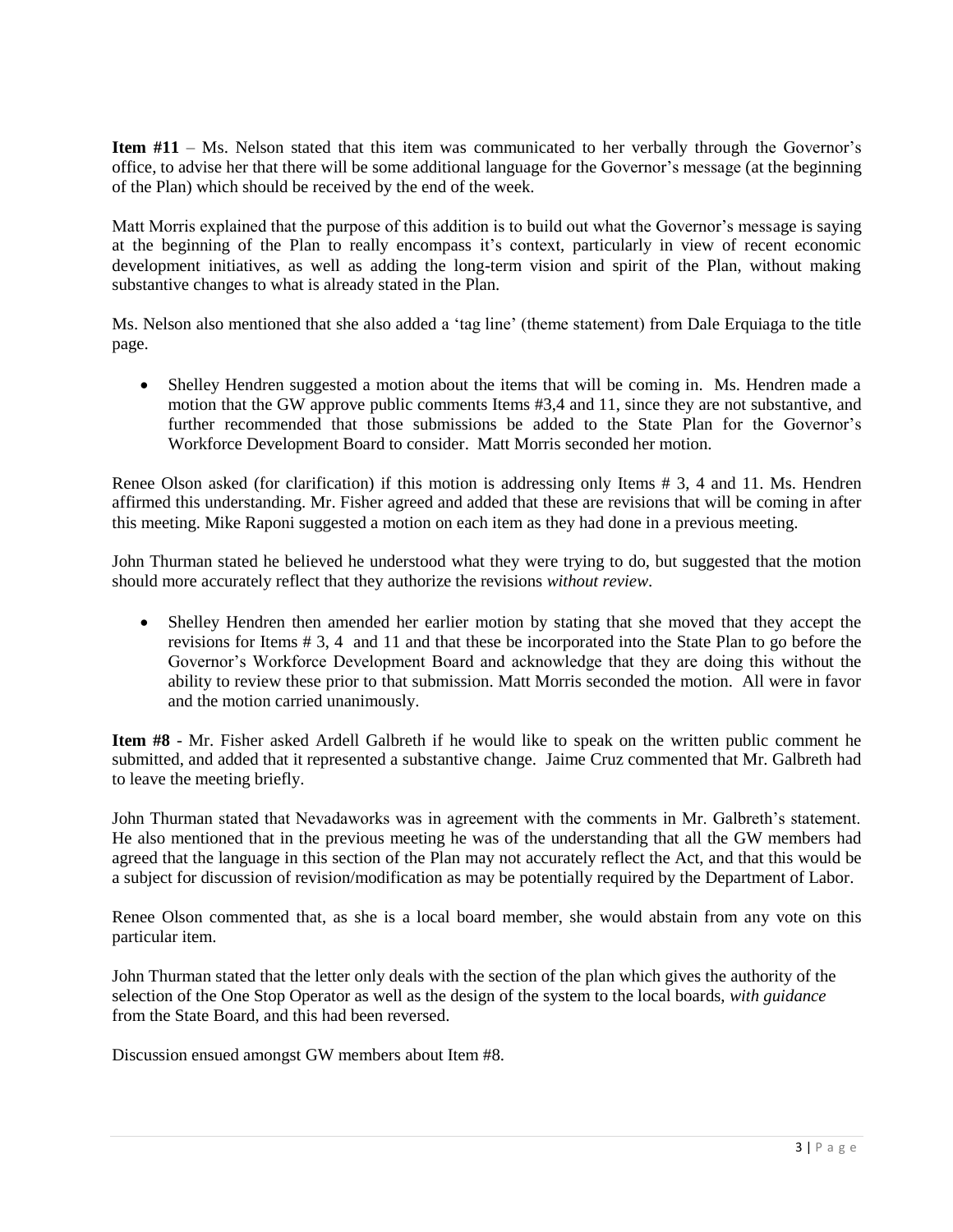- Shelley Hendren made a motion that they reject any changes to the State Plan per Item # 8 as this is a substantive change. John Thurman stated this is not a recommended change, and Matt Morris agreed that Mr. Galbreth was not proposing a change but expressed a strong opinion about the Plan. Shelley Hendren then rescinded her motion.
- John Thurman moved that they acknowledge the letter from the Southern Board in opposition to the Plan, with the understanding that further conversations regarding this issue will continue. He added that it needs further review and possible modification at some point in the future. The motion did not receive a second.

Ardell Galbreth re-joined the meeting at this juncture and stated that in the public comment he had submitted he indicated that the biggest issue was that the local boards are not included in the approval process for the One Stop Operator and this could result in incurring greater liability.

Mr. Fisher asked if the local boards currently put together a committee to select an operator, to which Mr. Thurman made an affirmation. Mr. Galbreth commented that a recommendation should be made to the local board, not a directive, and commented further that the committee should not be an operator *selection* committee (through the procurement process), but should be an operator *recommendation* committee.

Mr. Perea stated Mr. Galbreth was correct in his observations, but added that all partners need to have a seat at the table to give their meaningful input. Dennis Perea commended Mr. Galbreth for maintaining a consistently firm position, but added that sometimes at a local level, local politics can play into who is or is not selected.

Ardell Galbreth stated that in accordance with the Act, all the partners certainly should have a seat at the table.

Mr. Fisher commented that they may need a Department of Labor decision and the Governance Workgroup would not reach a consensus at today's meeting. Mr. Thurman added that the entire topic is simply is that there is a point in the Plan that gives responsibility of selecting the local operator to the state instead of the local board, and the language needs to be cleaned up to reflect what is truly in the Act., and the GW members had agreed to move forward with the understanding that there may be a modification to this in the future, and taking the steps that were necessary.

Mr. Galbreth stressed concerns about liability and costs that may be incurred, and went on to ask if the committee could make recommendations and, if the local boards do not approve, this could go back to the committee to try again. Shelley Hendren stated that this again would be a substantive change that they cannot make at this time before the State Board meeting.

Lynda Parven commented that Renee Olson had to leave the meeting, and she wanted to inform them that she would act as her proxy from this juncture.

Mr. Galbreth commented further about previous concerns contained in this section of the Plan. Kris Nelson responded that this portion of the narrative has been in the State Plan since last year. Ardell Galbreth stated that he not deny this, but commented that the local boards had not been asked to provide any input on the certification of the information on the One Stop Career Centers.

Mike Raponi asked if they should not take any action on this proposal. Matt Morris suggested that they further distinguish this from Item # 5, in which Mr. Gonzalez's comment was an outright suggestion to reject the entire State Plan, so their rejection of that suggestion was appropriate. Mr. Galbreth's request is not a proposal for any revisions, but is an expression or an opinion based on substantive proposals that have already been rejected, and no action is needed. A motion to acknowledge the opposition is sufficient.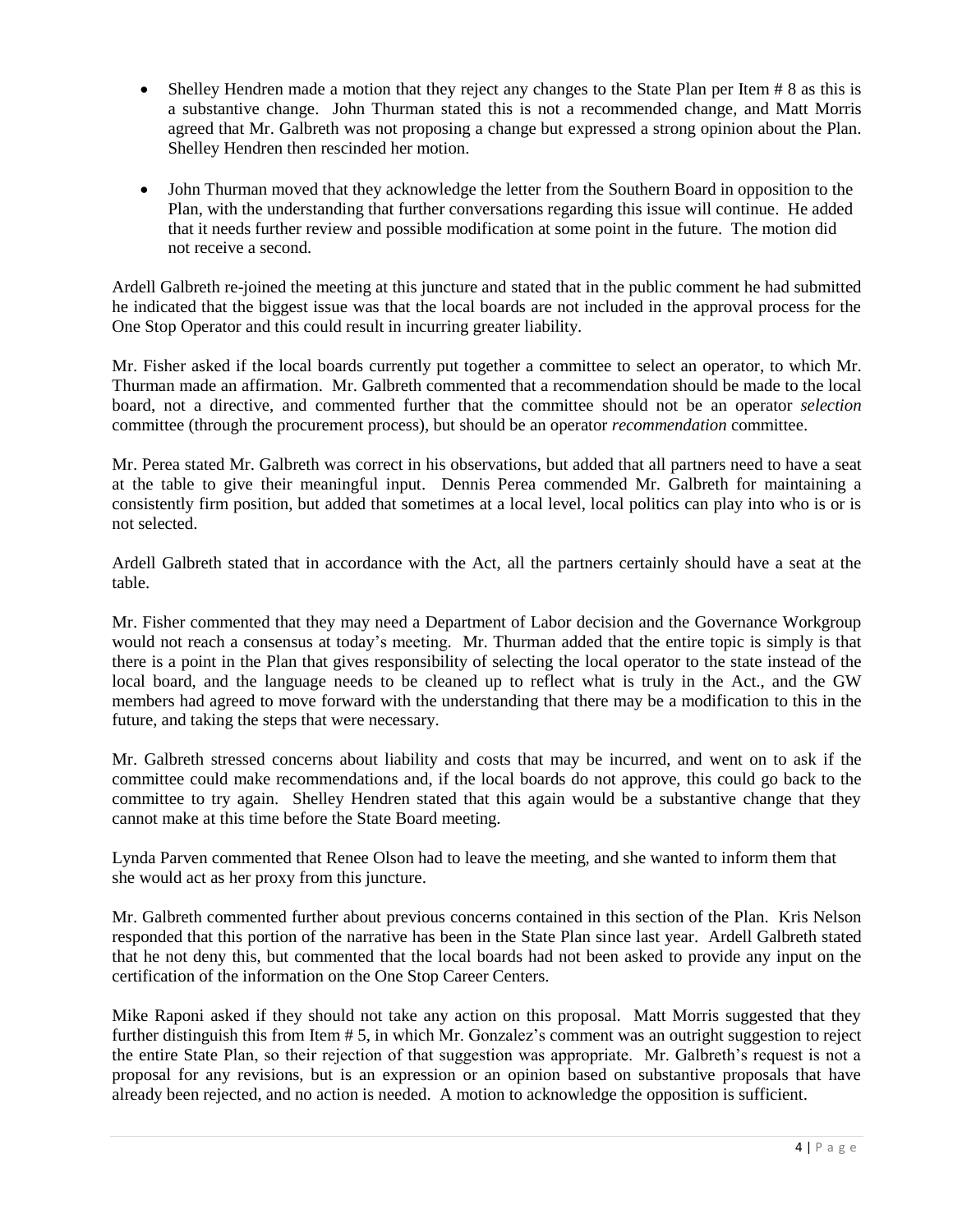John Thurman added to Mr. Morris' comment for clarification that they did not reject the proposed changes, but they were not being considered *now*.

 John Thurman made a motion that the committee acknowledges the statement provided by the Southern Nevada Workforce Investment Board (Workforce Connections) and that it would be part of further conversations. Matt Morris seconded the motion. Ardell Galbreth abstained from the motion and all other approved. The motion carried with a majority vote.

Mr. Fisher stated that as he had to leave the meeting at this point, Kristine Nelson would act as his proxy for the remainder of the meeting. Ms. Nelson stated they combined Items VI and VII and she would proceed to address the final items on the public comments log.

**Item #9** – Ms. Nelson reminded the GW members that this item contained non-substantive revisions to the State Plan draft submitted by Shelley Hendren, and she asked for a motion to accept the revisions as submitted.

 Mike Raponi made a motion to accept the revisions and John Thurman seconded his motion. Shelley Hendren abstained and all others voted to approve and the motion carried with a majority vote.

**Item #10** – Ms. Nelson reiterated that item represented statistical updates submitted by Christopher Robison, Economist for the Research and Analysis Bureau (DETR) and she would entertain a motion to accept these non-substantive statistical updates to the State Plan.

 Ardell Galbreth raised a motion to accept the updates Mike Thurman seconded the motion. All were in favor and the motion carried unanimously.

Ms. Nelson stated that this concluded the public comments log and closed this item.

VII. **REVIEW/DISCUSSION/FOR POSSIBLE ACTION:** Review , discussion and possible action regarding final public comments received during the public comment solicitation period of the Unified State Plan draft – *Kristine Nelson*

Ms. Nelson stated that as Agenda Items VI and VII were combined, she would proceed to address Item VIII.

VIII. **DISCUSSION/FOR POSSIBLE ACTION:** Discussion and possible action regarding dates, times, and agenda items for future meetings –*Kristine Nelson*

Ms. Nelson stated that this group would not be meeting on Friday, February 12, 2016, and she will inform Mr. Fisher in order for his offices to have this item removed from their calendars.

#### IX. **SECOND PUBLIC COMMENT(S) –** *Kristine Nelson*

Members of the public are invited for comment(s). **NO** action may be taken on a matter during public comments until the matter itself has been included on an agenda as an item for *possible action*, and properly noticed pursuant to **[NRS 241.020](http://www.leg.state.nv.us/NRS/NRS-241.html#NRS241Sec020)**. Due to time constraints, the Chair may limit public comments to **three (3) minutes/person**. Please clearly state and spell your full name.

Kristine Nelson announced the Second Public Comment Session and invited members of the public to speak. Ardell Galbreth commented that this particular group has worked very hard on the state plan, and he did not want to be misconstrued as being opposed to the whole state plan.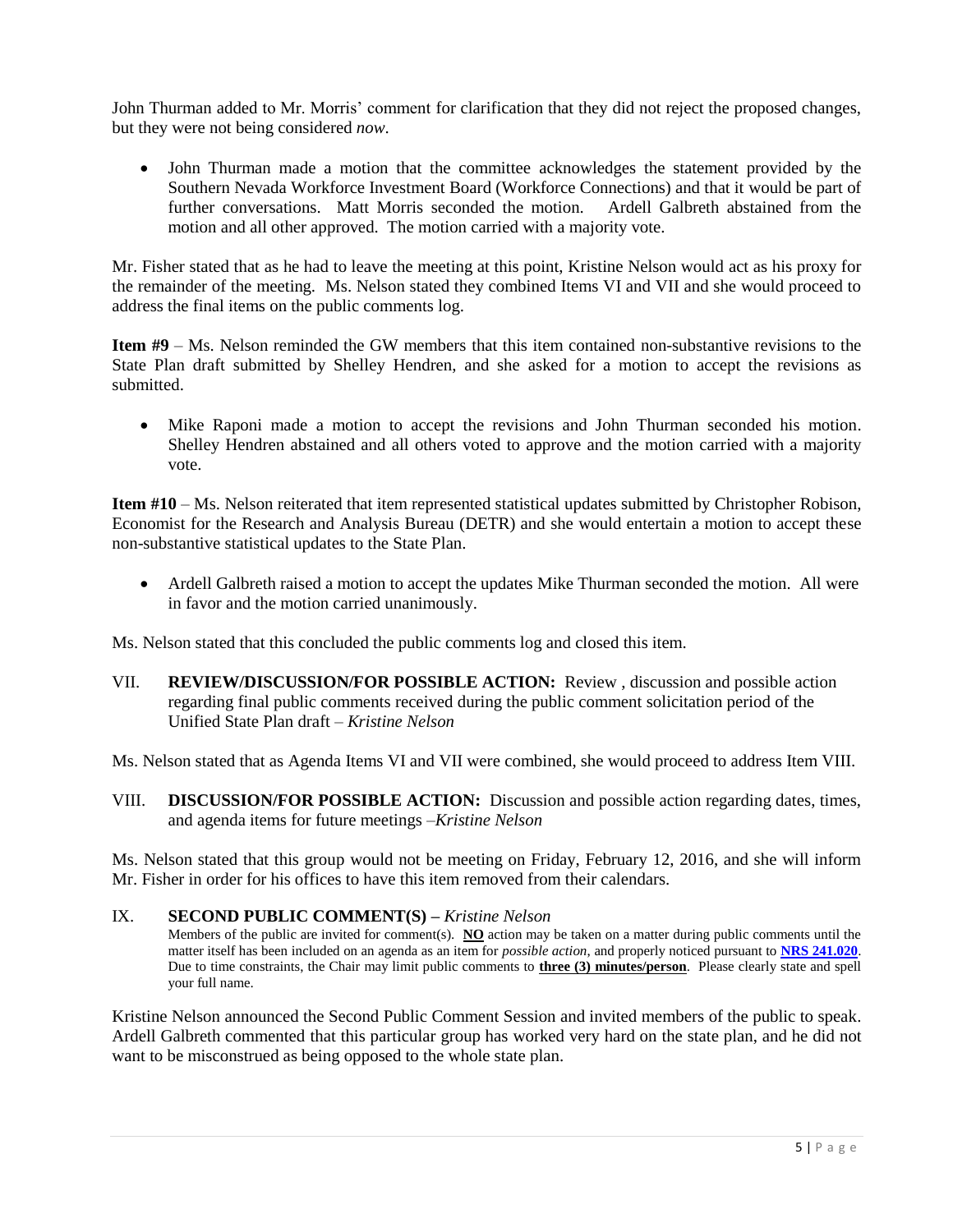Matt Morris echoed what Mr. Galbreth had stated that the work on the state plan has been phenomenal, and on behalf of the Governor's office wanted to thank Ms. Nelson in particular for working on the draft with a condensed and demanding time frame as well as all others who worked so hard.

Mike Raponi asked Mr. Morris when they would see the financial part of the Plan. John Thurman commented that Beth Wickes is sitting on a committee that will shortly be talking about the cost allocation part of the Plan. Mr. Thurman estimated that the WIOA Title I part is historically 27-29 million dollar range.

Mr. Raponi added that Title II historically has been 5-6 million, and he questioned how this would be handled.

Kris Nelson stated that the structural elements (cost sharing agreements) will come directly to the State Board.

John Thurman stated that his understanding is that each of the Titles will still manage their own budgets, and that the cost allocation for the plan for the system, and the implementation part is unknown at present. Hearing no further comments, Ms. Nelson closed the Second Public Comment Session and adjourned the meeting.

#### X. **ADJOURNMENT –** *Kristine Nelson*

Kristine Nelson adjourned the meeting at 3:17 p.m.

- **NOTE:** Agenda items may be taken out of order, combined for consideration by the public body, and/or removed from the agenda at any time. Pursuant to NRS 241.020, no action may be taken upon a matter raised during a period devoted to comments by the general public until the matter itself has been specifically included on an agenda as an item upon which action may be taken. If unable to attend meeting, Members of the WIOA may designate a proxy to act on their behalf.
- **NOTE:** Persons with disabilities who require reasonable accommodations or assistance at the meeting should notify the DETR Director's Office, in writing at: 555 E. Third Street, Carson City, Nevada 89713; or, should call (775) 684- 3911; if hearing impaired, dial TTY (800) 326-6868 or Nevada Relay 711; or send a fax request to (775)684-3908 as soon as possible and *no later than close of business* **on Monday, February 8, 2016.**

**Notice of this meeting was posted** *on or before 9 a.m. on the third day prior to the meeting* **at the following locations:** DETR, 2800 E. St. Louis, Las Vegas, NV; DETR, 500 East Third St., Carson City, NV; DETR, 1325 Corporate Blvd., Reno NV; NEVADA JOBCONNECT, 3405 S. Maryland Parkway, Las Vegas, NV; NEVADA JOBCONNECT, 4500 E. Sunset., Henderson, NV; NEVADA JOBCONNECT, 2827 N. Las Vegas Blvd., North Las Vegas, NV; NEVADA JOBCONNECT, 1929 N. Carson St., Carson City, NV; NEVADA JOBCONNECT, 172 Sixth St., Elko, NV; NEVADA JOBCONNECT, 480 Campton St., Ely, NV; NEVADA JOBCONNECT, 121 Industrial Way, Fallon, NV; NEVADA JOBCONNECT, 475 W. Haskell, #1, Winnemucca, NV; NEVADA JOBCONNECT, 4001 S. Virginia St., Suite G, Reno, NV; NEVADA JOBCONNECT, 2281 Pyramid, Sparks, NV; GRANT SAWYER OFFICE BUILDING, 555 E. Washington Ave., Las Vegas, NV; LEGISLATIVE BUILDING, 401 S. Carson St., Carson City, NV; NEVADAWORKS 6490 S. McCarran Blvd., Building A, Unit 1., Reno, NV; WORKFORCE CONNECTIONS, 6330 West Charleston Blvd. #150, Las Vegas, NV.

**Notice of this meeting was posted on the Internet at:** DETR's Public Meetings website - [www.nvdetr.org,](http://www.nvdetr.org/) [http://nvdetr.org/publicmeetings.htm;](http://nvdetr.org/publicmeetings.htm) and Nevada's Public Notice website at [https://notice.nv.gov/,](https://notice.nv.gov/) as required by NRS [232.2175.](http://www.leg.state.nv.us/NRS/NRS-232.html#NRS232Sec2175)

Supporting public material provided to Committee members for this meeting is posted on DETR's Web site at [www.nvdetr.org,](http://www.nvdetr.org/) [http://nvdetr.org/publicmeetings.htm,](http://nvdetr.org/publicmeetings.htm) and may be requested from the Director's Office at 500 E. Third Street, Carson City, Nevada 89713; or call (775)684-3911; or fax (775)684-3908 *on or before the close of business* **on Tuesday, February 9, 2016.**

*Agenda items may be taken out of order, combined for consideration by the public body, and/or removed from the agenda at any time. The Chair may continue this meeting from day-to-day. Pursuant to NRS 241.020, no action may be taken upon a matter*  raised during a period devoted to comments by the general public until the matter itself has been specifically included on an *agenda as an item upon which action may be taken. If unable to attend meeting, Members of the WIOA Governance Team Workgroup may designate a proxy to act on their behalf.*